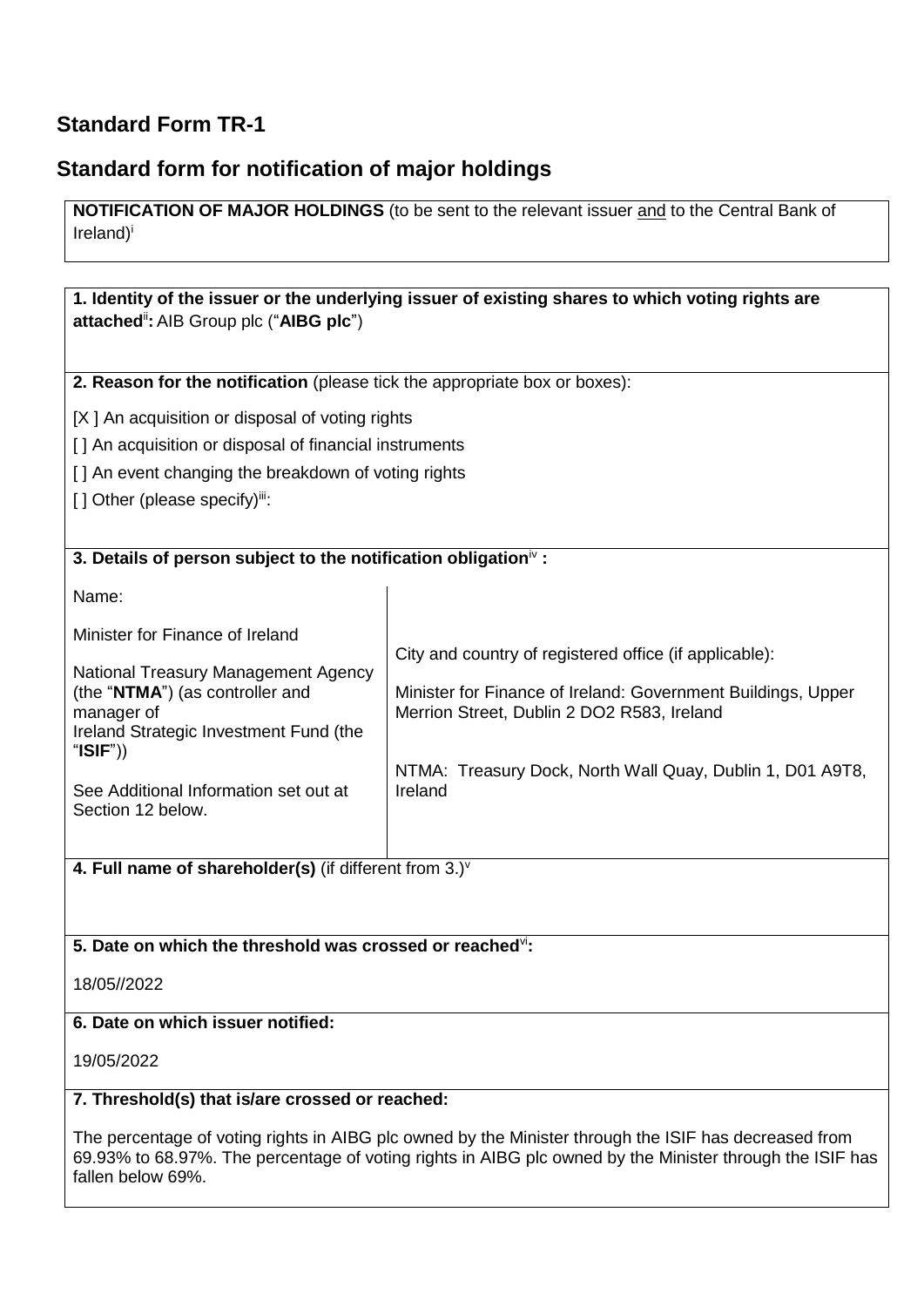# **8. Total positions of person(s) subject to the notification obligation:**

|                                                                                    | % of voting rights<br>attached to shares<br>(total of 9.A) | % of voting rights<br>through financial<br>instruments<br>(total of $9.B.1 + 9.B.2$ ) | Total of both in %<br>$(9.A + 9.B)$ | Total number of<br>voting rights of<br>issuervii |
|------------------------------------------------------------------------------------|------------------------------------------------------------|---------------------------------------------------------------------------------------|-------------------------------------|--------------------------------------------------|
| Resulting situation<br>on the date on which<br>threshold was<br>crossed or reached | 68.97%                                                     | N/A                                                                                   | 68.97%                              | 2,686,503,067                                    |
| Position of previous<br>notification (if<br>applicable)                            | 69.93%                                                     | N/A                                                                                   | 69.93%                              |                                                  |

| reached <sup>viii</sup> :                               |                           |                 | 9. Notified details of the resulting situation on the date on which the threshold was crossed or |                 |
|---------------------------------------------------------|---------------------------|-----------------|--------------------------------------------------------------------------------------------------|-----------------|
| A: Voting rights attached to shares                     |                           |                 |                                                                                                  |                 |
| Class/type of<br>shares<br>ISIN code (if<br>possible)   | Number of voting rightsix |                 | % of voting rights                                                                               |                 |
|                                                         | <b>Direct</b>             | <b>Indirect</b> | <b>Direct</b>                                                                                    | <b>Indirect</b> |
| Ordinary shares<br>of €0.625<br>(ISIN)<br>IE00BF0L3536) | <b>NIL</b>                | 1,852,810,186   | <b>NIL</b>                                                                                       | 68.97%          |
|                                                         |                           |                 |                                                                                                  |                 |
|                                                         |                           |                 |                                                                                                  |                 |
| <b>SUBTOTAL A</b>                                       | 1,852,810,186             |                 | 68.97%                                                                                           |                 |

| <b>Type of financial</b><br>instrument | <b>Expiration</b><br>$date^x$ | Exercise/<br><b>Conversion Periodxi</b> | B 1: Financial Instruments according to Regulation 17(1)(a) of the Regulations<br><b>Number of voting</b><br>rights that may be<br>acquired if the<br>instrument is<br>exercised/converted. | % of voting rights |
|----------------------------------------|-------------------------------|-----------------------------------------|---------------------------------------------------------------------------------------------------------------------------------------------------------------------------------------------|--------------------|
| N/A                                    | N/A                           | N/A                                     | N/A                                                                                                                                                                                         | N/A                |
|                                        |                               |                                         |                                                                                                                                                                                             |                    |
|                                        |                               |                                         |                                                                                                                                                                                             |                    |
|                                        |                               | <b>SUBTOTAL B.1</b>                     | N/A                                                                                                                                                                                         | N/A                |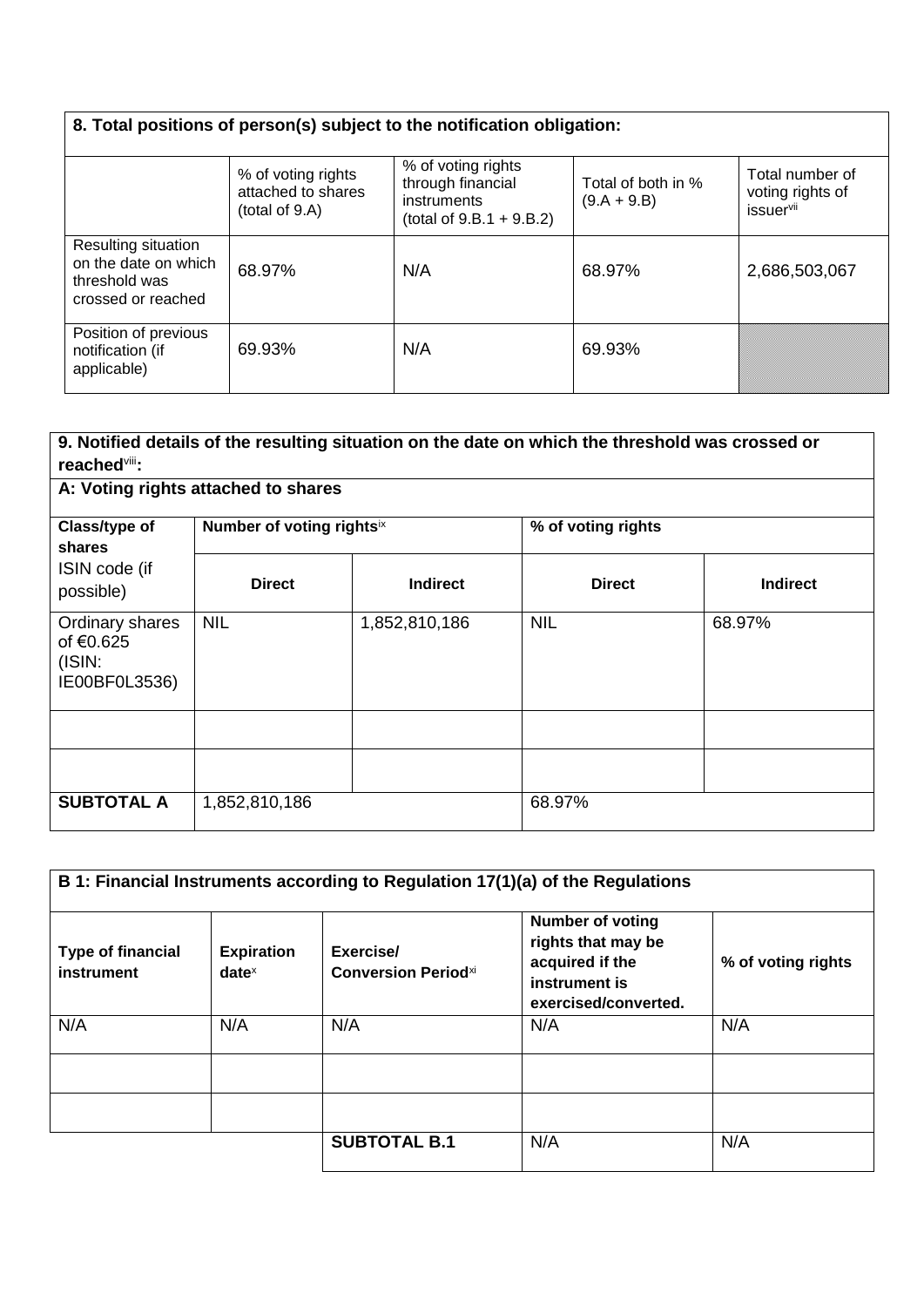### **B 2: Financial Instruments with similar economic effect according to Regulation 17(1)(b) of the Regulations**

| <b>Type of financial</b><br>instrument | <b>Expiration</b><br>$date^x$ | Exercise/<br><b>Conversion</b><br>Period xi | <b>Physical or</b><br>cash<br>settlement <sup>xii</sup> | Number of<br>voting rights | % of voting rights |
|----------------------------------------|-------------------------------|---------------------------------------------|---------------------------------------------------------|----------------------------|--------------------|
| N/A                                    | N/A                           | N/A                                         | N/A                                                     | N/A                        | N/A                |
|                                        |                               |                                             |                                                         |                            |                    |
|                                        |                               |                                             | <b>SUBTOTAL</b><br>B.2                                  | N/A                        | N/A                |

**10. Information in relation to the person subject to the notification obligation** (please tick the applicable box)**:**

**[ ] Person subject to the notification obligation is not controlled by any natural person or legal entity and does not control any other undertaking(s) holding directly or indirectly an interest in the**  (underlying) issuer.xiii

**[X] Full chain of controlled undertakings through which the voting rights and/or the financial instruments are effectively held starting with the ultimate controlling natural person or legal entity**xiv**:**

| Name $x_V$                                | % of voting rights if it<br>equals or is higher than<br>the notifiable threshold                        | % of voting rights<br>through financial<br>instruments if it equals<br>or is higher than the<br>notifiable threshold | Total of both if it equals<br>or is higher than the<br>notifiable threshold |
|-------------------------------------------|---------------------------------------------------------------------------------------------------------|----------------------------------------------------------------------------------------------------------------------|-----------------------------------------------------------------------------|
| NTMA as controller and<br>manager of ISIF | 68.97%                                                                                                  | <b>NIL</b>                                                                                                           | 68.97%                                                                      |
|                                           | la es for es directed investmente (es queb terme is defined in the Netional Trecourse Menographe Agency |                                                                                                                      |                                                                             |

In so far as directed investments (as such term is defined in the National Treasury Management Agency (Amendment) Act 2014) are concerned, the NTMA is a "controlled undertaking" of the Minister for Finance for the purposes of the Transparency (Directive 2004/109/EC) Regulations 2007 as amended.

**11. In case of proxy voting: [***name of the proxy holder***] will cease to hold [% and** *number***] voting rights as of [***date***]**